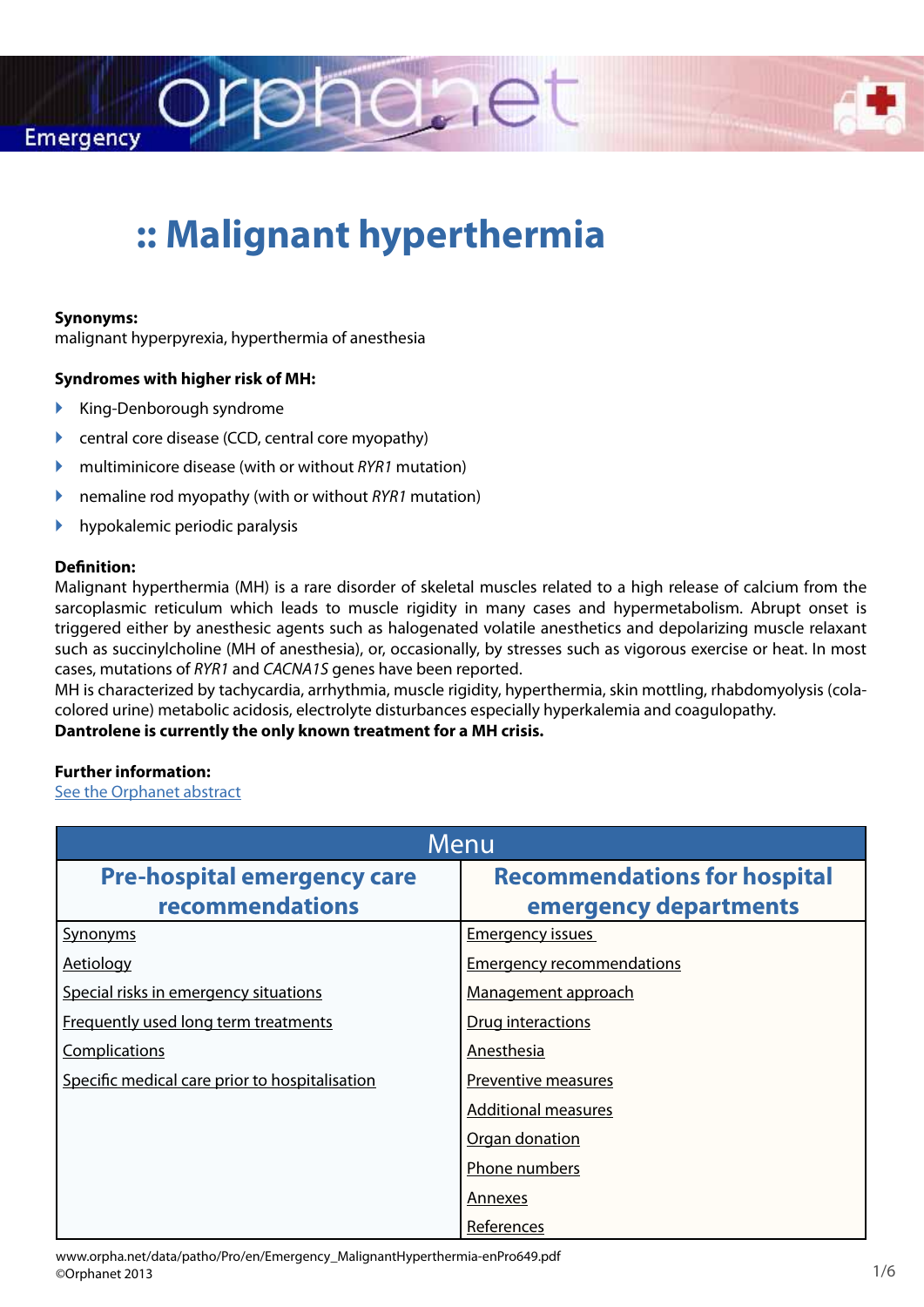# **PRE-HOSPITAL EMERGENCY SERVICES**

# <span id="page-1-0"></span>Synonyms

 $\blacktriangleright$  malignant hyperpyrexia, hyperthermia of anesthesia

# Synonymes ` Aetiology

- ` disorder of skeletal muscles related to a high release of calcium from the sarcoplasmic reticulum
- **IF** triggers: anesthetic agents, vigorous exercise, heat

## Special risks in emergency situations

- $\blacktriangleright$  prompt life-threatening emergency
- $\blacktriangleright$ ` arrhythmia
- $\mathbf{\overline{}}$ ` rhabdomyolysis
- $\blacksquare$ Traitement au long course au long course au long course au long course au long course au long course au long course au long course au long course au long course au long course au long course au long course au long c  $\blacktriangleright$  metabolic acidosis
- $\triangleright$  coagulopathy
- ` hyperkalemia
- if untreated mortality  $\sim$  90%, whereas if treated with dantrolene mortality  $<$  10-20%

# ` Frequently used long term treatments

 $\blacktriangleright$  no long term treatment

# **Complications**

**Englisher School School** Separate Bayed

#### `  $\mathbb{R}^n$  where the urgences are  $\mathbb{R}^n$ Specific medical care prior to hospitalization

- $\blacktriangleright$  intravenous access (multiple if possible), normal saline
- **aggressive and rapid cooling at home and/or during transport to hospital in case of severe hyperthermia**
- $\blacktriangleright$  intubation and hyperventilation when required
- $\blacktriangleright$  administration of dantrolene if available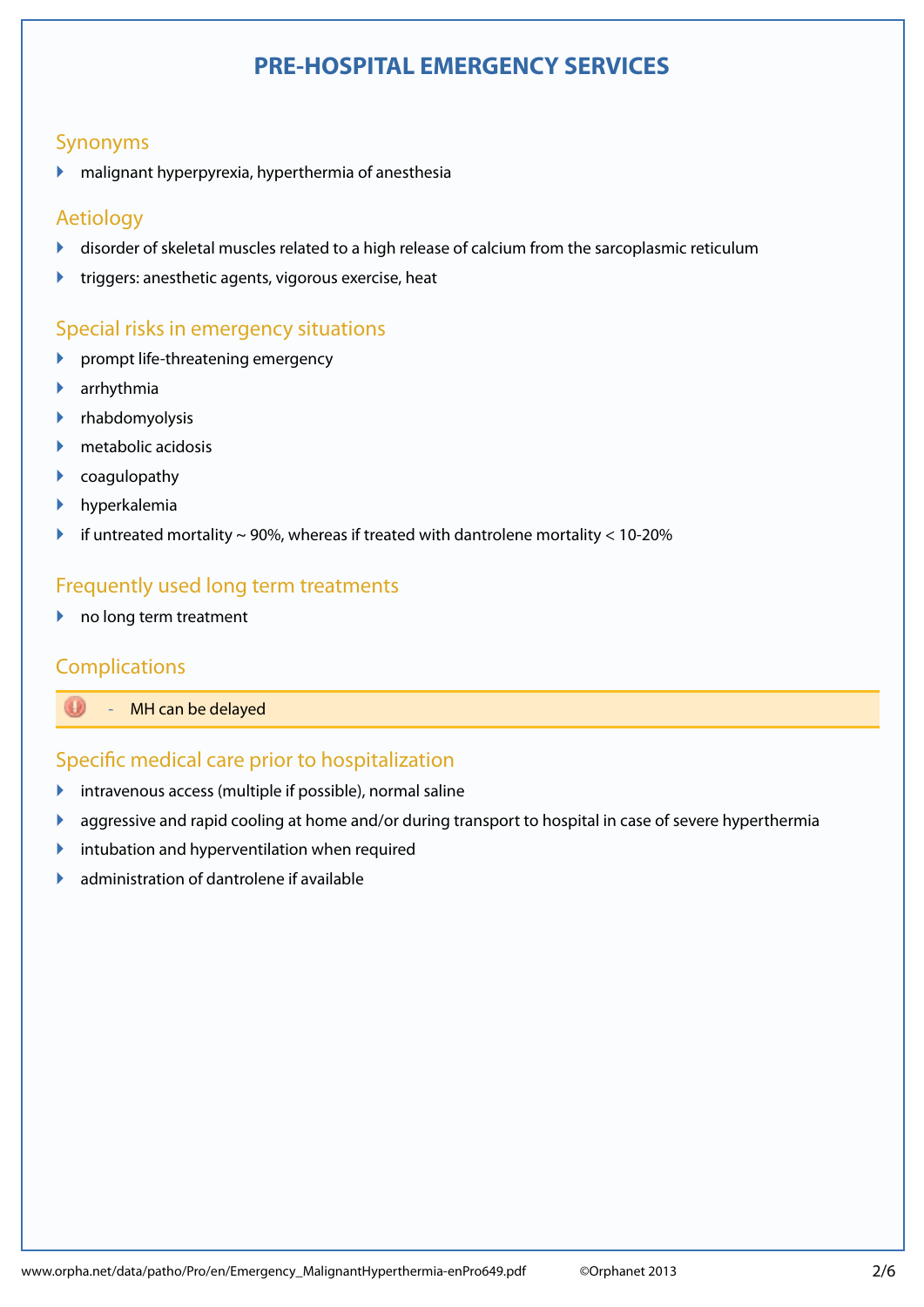# **HOSPITAL EMERGENCY DEPARTMENTS**

## <span id="page-2-0"></span>Emergency issues

- ` [Anesthesia of a known susceptible patient](#page-2-1)
- ` [Management of an acute MH crisis](#page-2-2)

#### Emergency recommendations

- <span id="page-2-1"></span>1. Anesthesia of a known MH susceptible patient
- $\blacktriangleright$  MH can occur if trigger anesthetics and/or succinylcholine are used in any location, such as ERs, dental surgery offices, surgeon's offices or intensive care units
- ` Be familiar with the signs and treatment of MH
- ` **No triggering anesthetics** (see [annexes](#page-5-1)):
	- No halogenated anesthetic agents
	- **No succinylcholine**
- ` All the other total intravenous anesthetic agents and local anesthetics are safe to use

#### dantrolene is not indicated prior to anesthesia

- During surgery:
	- Use a clean anesthesia machine or any Mapleson system connected to an oxygen tank or wall outlet
	- Continuously monitoring:
		- $\,$  exhaled CO $_{2}$  concentration
		- core temperature
	- **Have an MH kit with an adequate supply of dantrolene**

#### <span id="page-2-2"></span>2. Management of an acute MH crisis

- ` Call for help early. Teamwork is critical
- ` **Emergency diagnosis measures**
	- **Emergency laboratory investigations**
		- continuous monitoring:
			- temperature
			- heart rate
			- respiratory rate
			- intra-arterial blood pressure if possible
			- $\cdot$  SpO<sub>2</sub>
			- $\cdot$  ETCO<sub>2</sub>
			- urinary output
		- repeat q 15 minutes until process normalizes
			- arterial blood gas
			- serum electrolytes
			- coagulation studies
			- urine collection for urine myoglobin
	- Diagnosis based on circumstances of onset, clinical presentation and biology:
		- patient medical history
		- medication history
		- toxicology history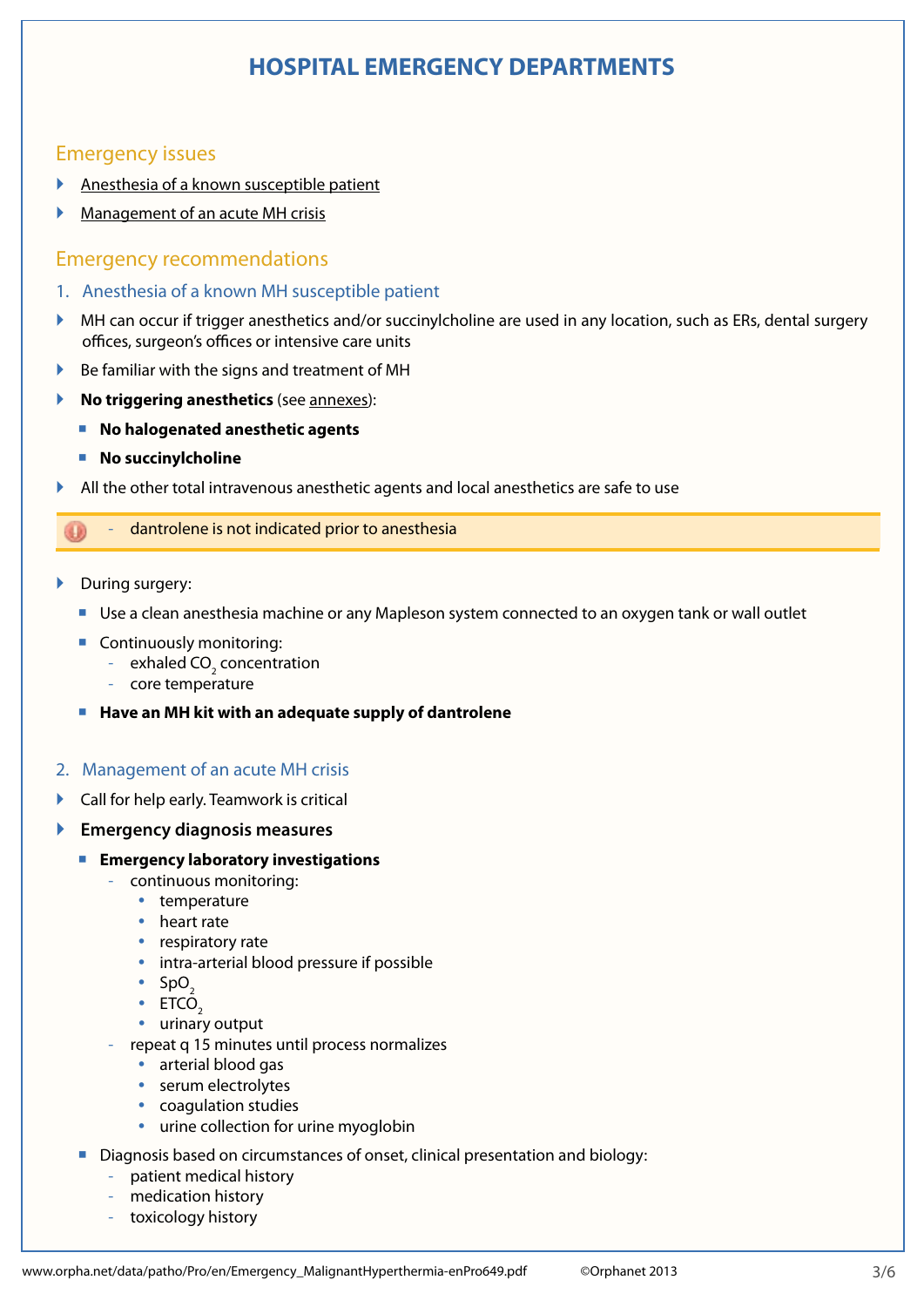- **Recommandations pour les urgences hospitalismes de la pouve de la pouve de la pouve de la pouve de la pouve de<br>Le pouve de la pouve de la pouve de la pouve de la pouve de la pouve de la pouve de la pouve de la pouve de la** - clinical presentation:
	- $\cdot$  tachycardia
	- hypercarbia
	- hyperCKemia
- $\bullet$  mottling<br> $\bullet$  vigidity
	- rigidity
	- acidosis
	- myoglobinuria
- emergency laboratory investigations (*see above*)<br>- enable agest see he delayed and may essure in the
	- MH onset can be delayed and may occur in the post anesthesia care unit

# **Emergency therapeutic measures**

- **I** Immediately stop triggering agents
	- J **•** O<sub>2</sub> hyperventilation (open-circuit): objective ETCO<sub>2</sub> < 55 mm Hg
	- Change the tubing of anesthesia breathing circuit (potent inhalation agents are highly soluble)
	- As soon as MH is diagnosed, administration of dantrolene:
		- initial dose 2.5 mg/kg
- <sup>1</sup> then 1-2.5 mg/kg q 6h or infusion if intolerant of bolus medication and guided by clinical signs for no less than 24 h in a critical care unit setting since recrudescence may occur in 25% of cases
	- continue until temperature has defervesced or CK values are declining
- $\vert$   $\vert$   $\vert$   $\vert$   $\vert$   $\vert$   $\vert$  the dose of dantrolene is increased if the patient is not responding to the current dose:
- Orientation the aggregate dose of 10 mg/kg/day of dantrolene is an average number. The dose can be increased until the patient's CK, hyperkalemia and acidosis stabilize or improve clinically.
- **Correct all abnormalities:**
- $\sim$   $\sim$   $\sim$ hyperthermia:
- $\sim$  Comment  $\sim$  Comment  $\sim$ • cool the body externally including large body surfaces such as torso as well as axilla and groin. There is no body surface to necessarily avoid. Use ice packs.
	- cool, if possible, body cavities including stomach, urinary bladder and open abdomen with ice-cold physiological saline perfusion
- Interactions médicamenteuses hyperkalemia:
	- sodium bicarbonate. Doses are the same with or without arterial blood gas values.
	- glucose:
		- $\rightarrow$  for adults: glucose 50 GM plus regular insulin 10 units
- or addits. glucose 50 GM plus regular insulit To drifts<br>
> for children: glucose 25 GM plus regular insulin 5 units
	- inappropriate sinus tachycardia usually does respond to treatment of acidosis and hyperkalemia:
		- y use standard drugs, **except calcium channel blockers** which may cause hyperkalemia or cardiac arrest in the presence of dantrolene
- anest in the présence or dantioiene<br>rhabdomyolysis: copious intravenous fluid, diuretics
	- hypocalcemia: calcium gluconate or chloride
	- If untreated: mortality approaches 90%. If treated with dantrolene, mortality is less than 10-20%

# Management approach

- ` Where?
- Transfer to a PACU or Critical Care Unit (including Emergency Departments)
- ▶ When?
	- When the patient is sufficiently stable to be transferred
- ▶ How? Standard transfer precautions should be taken, especially:
- **EXECUTE: Full resuscitation medications**
- Invasive monitoring of intra-arterial pressure and central venous pressure when possible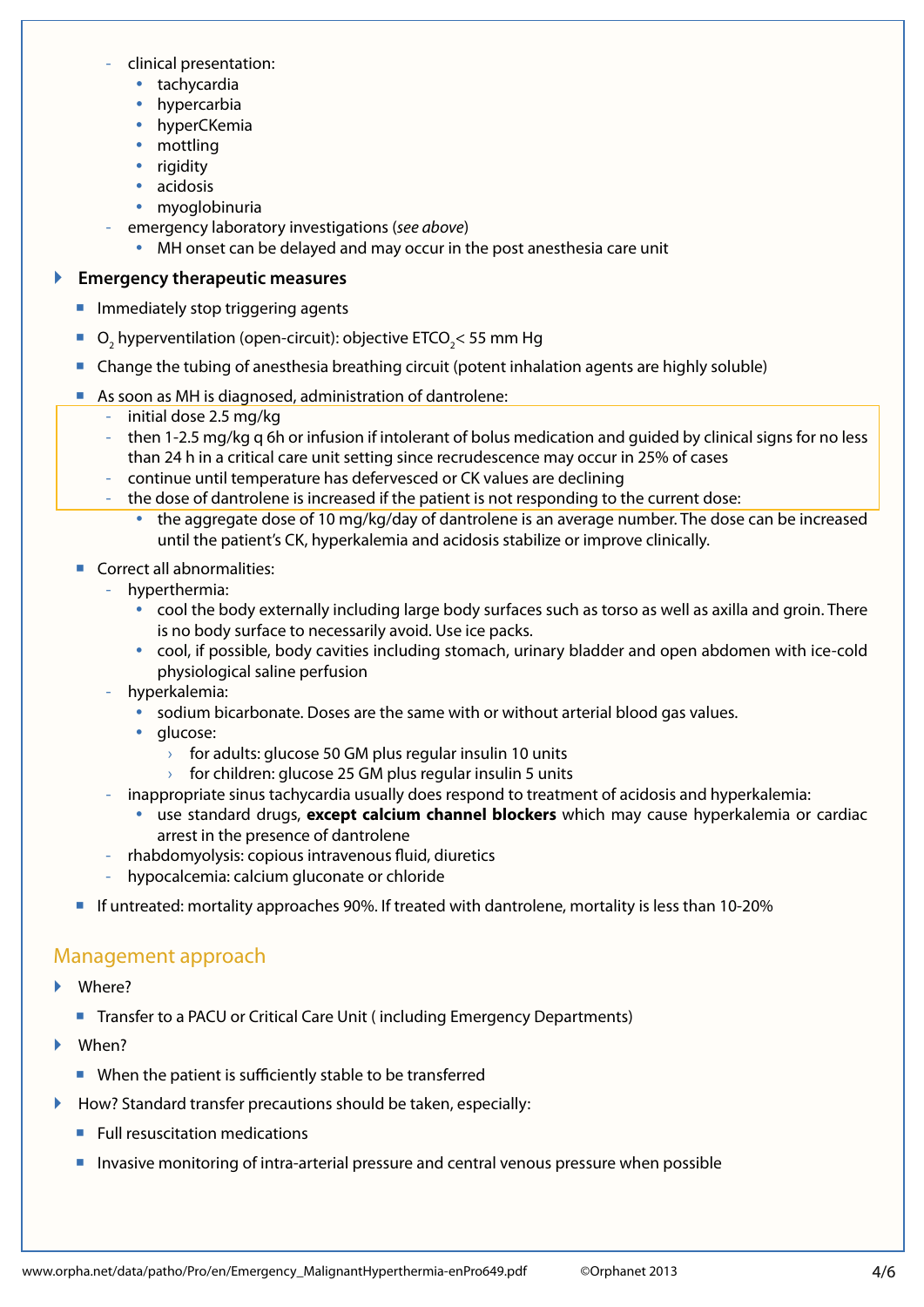# <span id="page-4-0"></span>Drug interactions

- $\blacktriangleright$  Interactions with dantrolene:
	- **Complications of dantrolene treatment: muscle weakness, phlebitis, gastrointestinal upset, respiratory failure** (muscle weakness), excessive secretions
	- **No calcium channel blockers** as it may cause cardiac arrest and/or hyperkalemia in the presence of dantrolene
- ` **No volatile anesthesia agents**
- ` **No succinylcholine**

#### Anesthesia

 $\blacktriangleright$  See ["Anesthesia of a known MH susceptible patient"](#page-2-1)

#### Preventive measures

- Avoid triggering anesthetics in the susceptible patient
- ` Recrudescence occurs in 25% of MH crises even with dantrolene treatment
- $\blacktriangleright$  Known patients should have ID tag and be informed of anesthesia precautions that must be taken:
	- No volatile anesthesia agents except nitrous oxide
	- No succinylcholine
	- All the other anesthetic agents are safe to use

#### Additional measures

` Contact family members for genetic testing or specialized muscle biopsy which is available at only certain diagnostic centers. Those centers are listed on the web site of the European MH Group ([www.emhg.org](http://www.emhg.org)) or the Malignant Hyperthermia Association of the United States ([www.mhaus.org](http://www.mhaus.org)).

#### Phone numbers

- **Emergency calls:** 
	- USA, Canada: 1-800-644-9737 (1-800-MH HYPER)
	- Mexico: 209-417-3722
- ` Routine calls in North America : +607-674-7901
- UK:
	- 07947 609601
	- or 0113 2433144 and ask for MH consultant on call